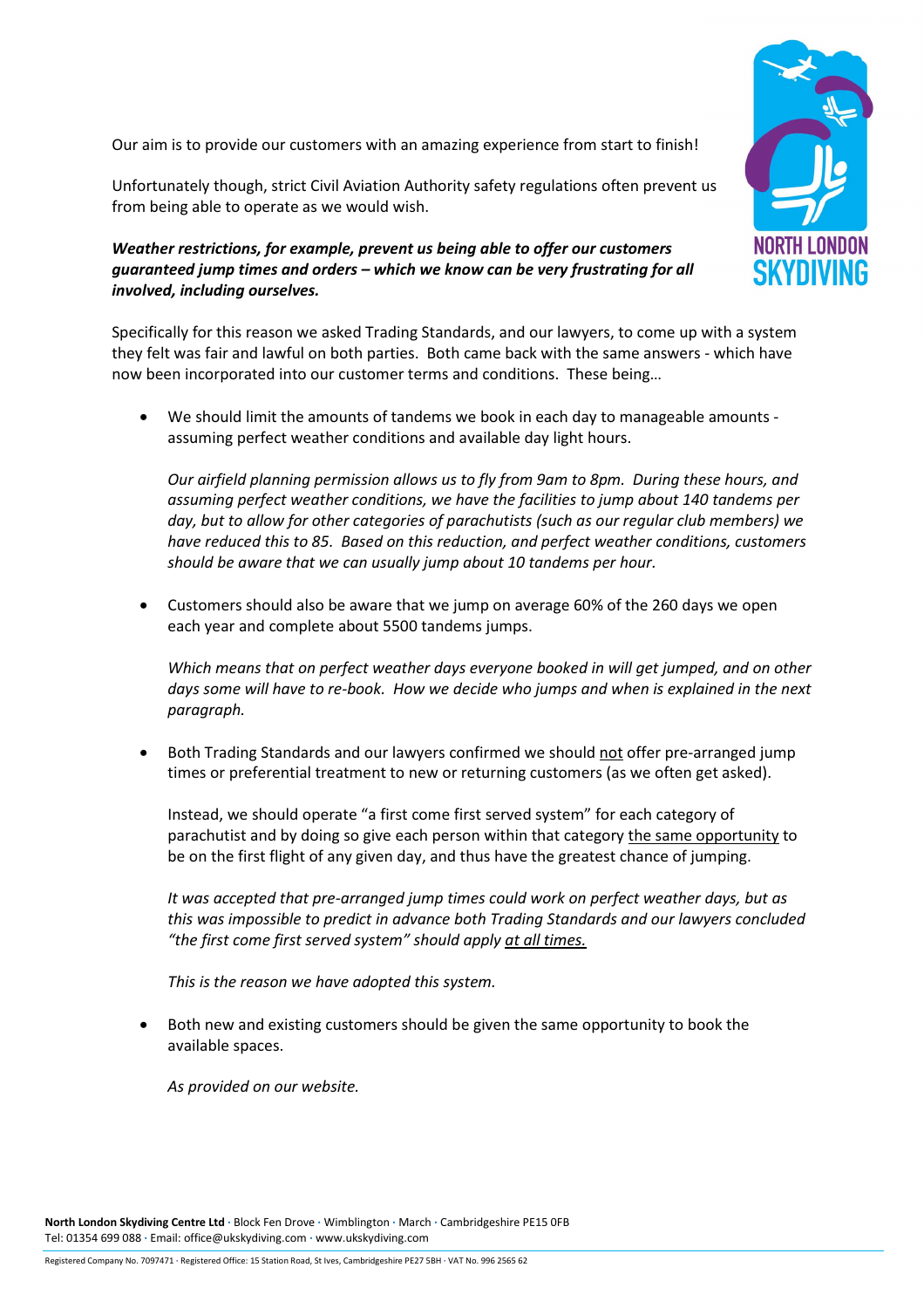• Customers should prepare to stay with us for the full period of our operation whenever they attend (from 7.30am on Wednesdays, Weekends and bank holidays, or 8.30am at other times, to the earlier of 8pm or dark) to give both them and ourselves the maximum opportunity to complete their jumps.

Both Trading Standards and our lawyers felt it would be unfair for us to go to the extra expense of rebooking a customer when it was not necessary.

• We should open the airfield irrespective of the weather and customers should be prepared to attend irrespective of the weather – which both Trading Standards and our lawyers agreed was a fair condition as records show we complete thousands of jumps each year on marginal weather days if people are on site ready to go.

Although it should be noted that we do endeavour to contact customers the day before if the weather forecast is showing an almost zero chance of jumping for the whole day. This however is an additional service that forms no part of the contract and is purely advisory. It is not a cancellation of the jump and should customers still wish to attend, instead of rebook, they are welcome to do so.

• We should allow our customers six months to complete their jumps at no extra cost and offer a refund if after five attempts during this time their jumps have still not been completed.

This was designed to remove all weather related issues from the refund procedures and encourage customers to return on a regularly basis, irrespective of the weather unless otherwise advised, rather than leaving it weeks or months between visits.

Please also note that we have gone two stages further and offer an additional six month period free of charge to those that attend the five times during the initial six months (or for a fee of £25 for those that don't) as well as an option to upgrade to our Residential Course at any time – even after the contract has finished.

The Residential Course allows customers to stay with us on site until their jumps have been completed and offers a full refund if jumps are not completed within 3 continuous days – E.g. a Friday, Saturday, Sunday or a bank holiday weekend.

With all these opportunities for refund, and the opportunity to upgrade to the residential course even once the contract has finished, we consider these to be some of the fairest terms and conditions amongst any of our UK competitors – most of whom offer no refunds at all even though they have to operate to the same rules.

We hope you agree and that you thoroughly enjoy jumping with us – weather related problems and waiting periods' aside.

On a separate note, we often get asked by customers if they can jump with their own cameras. Regrettably, the strict Civil Aviation Authority regulations referred to above only permit 'C Licence' skydivers with 200 plus jumps to take camera equipment into freefall, and again applies to all operators within the UK. More information about this can be found in Section 6, Paragraph 6.1 of the British Parachute Association Operations manual which is available at www.bpa.org.uk/staysafe/